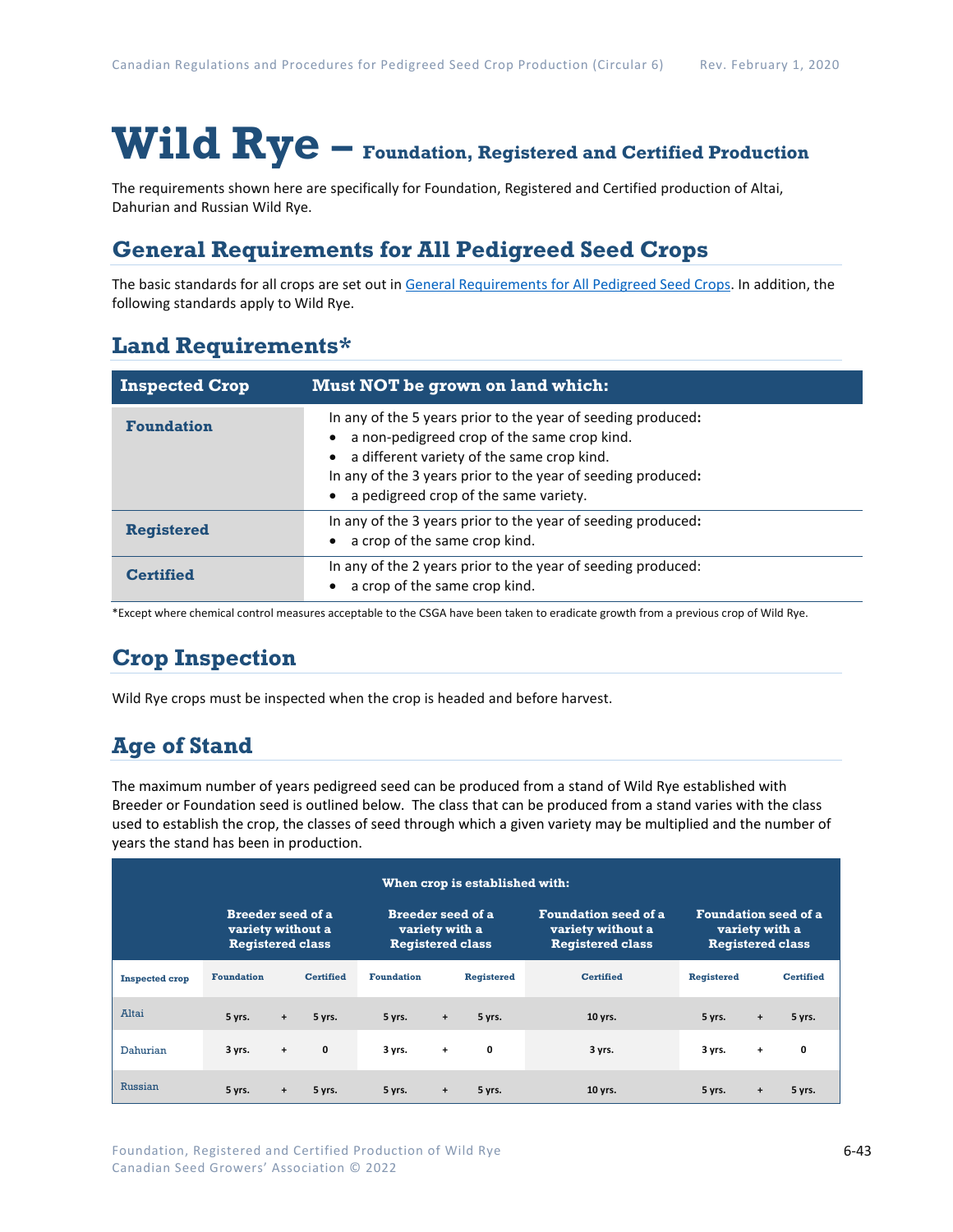## **Crop Standards**

#### **Isolation**

The isolation must be reasonably free from plants that may cross pollinate with the inspected crop. The risk to varietal purity posed by plants that may cross pollinate varies depending on area, density, stage of maturity and distance from the inspected crop. These factors will be taken into consideration in determining the pedigreed status of the inspected crop. Not more than 3 plants per square meter, on average, of plants that may cross pollinate with the inspected crop should be in the required isolation adjacent to an inspected crop.

Minimum Isolation Distances Required from an Inspected Crop to Other Crops:

1. Varietal Purity **Distance** 

 $\overline{\phantom{a}}$ 

- a. Inspected pedigreed crop of same variety and class 1 meter (3 feet)
- b. Inspected pedigreed crop of same variety, different class 3 meters (10 feet)
- c. Planted with Certified seed of the same variety 3 meters (10 feet)\*
- d. Different varieties of the same crop kind or non-pedigreed Table below crop of the same crop kind\*\*

\* For Certified crop status only, provided the pedigree of the Certified seed used can be established.

\*\* Altai, Dahurian and Russian Wild Rye are not considered the same crop kind.

|                                                           |                                  | <b>Minimum Isolation Distance</b> |                   |                  |  |
|-----------------------------------------------------------|----------------------------------|-----------------------------------|-------------------|------------------|--|
| <b>Inspected</b><br>Crop                                  | Area of<br><b>Inspected Crop</b> | <b>Foundation</b>                 | <b>Registered</b> | <b>Certified</b> |  |
|                                                           | 5 acres or less                  | 400 m (1312 ft)                   | 300 m (984 ft)    | 150 m (492 ft)   |  |
| Altai & Russian Wild<br>Rye (cross-pollinated<br>species) | More than 5 acres                | 300 m (984 ft)                    | 100 m (328 ft)    | 50 m $(164 ft)$  |  |
| Dahurian Wild Rye<br>(self-pollinated species)            | Any size                         | $20 \text{ m}$ (65 ft)            | 10 m (33 ft)      | 5 m $(16 ft)$    |  |

#### 2. Mechanical Purity Distance

a. Fescues, Wheatgrasses, other Wild Ryes 3 meters (10 feet)

### Border Removal in Lieu of Isolation:

For seed crops in excess of 5 acres, removal of a border from the inspected crop in lieu of the required isolation to a different variety or non-pedigreed crop of the same crop kind is permitted as outlined in the table below. The border must be allowed to shed pollen before being discarded.

|                       |                                                               | <b>Border Removal in Lieu of Isolation Distances</b>   |  |  |  |  |
|-----------------------|---------------------------------------------------------------|--------------------------------------------------------|--|--|--|--|
| <b>Inspected Crop</b> | <b>Actual isolation distance</b><br>from contaminating source | Distance to be removed from<br>the inspected seed crop |  |  |  |  |
| <b>Foundation</b>     | 300 m (984 ft) +                                              | 0 m (0 ft)                                             |  |  |  |  |
|                       | 200 - 299 m (656 - 983 ft)                                    | 3 m (10 ft)                                            |  |  |  |  |
|                       | 150 - 199 m (492 - 655 ft)                                    | 5 m (16 ft)                                            |  |  |  |  |
|                       | less than 150 m (492 ft)                                      | 5 m (16 ft) + 150 m (492 ft) minus                     |  |  |  |  |
|                       |                                                               | the actual isolation distance                          |  |  |  |  |

- 
-